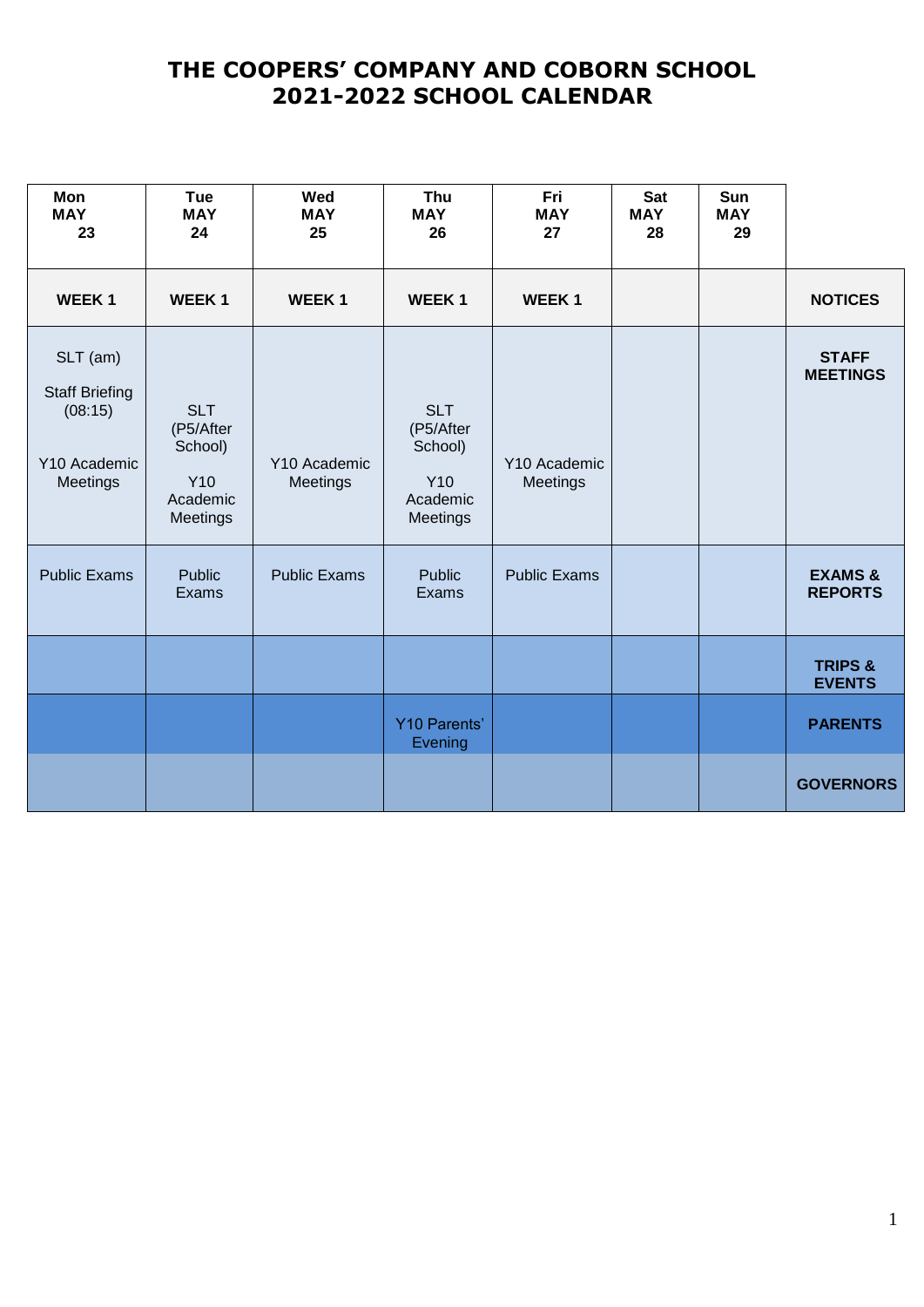|                                      | Sun<br><b>JUN</b><br>5 | Sat<br><b>JUN</b><br>4 | Fri<br><b>JUN</b><br>3                                                                 | Thu<br><b>JUN</b><br>$\mathbf{2}$                           | Wed<br><b>JUN</b><br>1 | Tue<br><b>MAY</b><br>31 | Mon<br><b>MAY</b><br>30    |
|--------------------------------------|------------------------|------------------------|----------------------------------------------------------------------------------------|-------------------------------------------------------------|------------------------|-------------------------|----------------------------|
| <b>NOTICES</b>                       |                        |                        | <b>HALF TERM</b><br><b>PLATINUM</b><br><b>JUBILEE</b><br><b>BANK</b><br><b>HOLIDAY</b> | <b>HALF</b><br><b>TERM</b><br><b>BANK</b><br><b>HOLIDAY</b> | <b>HALF TERM</b>       | <b>HALF TERM</b>        | <b>HALF</b><br><b>TERM</b> |
| <b>STAFF</b><br><b>MEETINGS</b>      |                        |                        |                                                                                        |                                                             |                        |                         |                            |
| <b>EXAMS &amp;</b><br><b>REPORTS</b> |                        |                        |                                                                                        |                                                             |                        |                         |                            |
| <b>TRIPS &amp;</b><br><b>EVENTS</b>  |                        |                        |                                                                                        |                                                             |                        |                         |                            |
| <b>PARENTS</b>                       |                        |                        |                                                                                        |                                                             |                        |                         |                            |
| <b>GOVERNORS</b>                     |                        |                        |                                                                                        |                                                             |                        |                         |                            |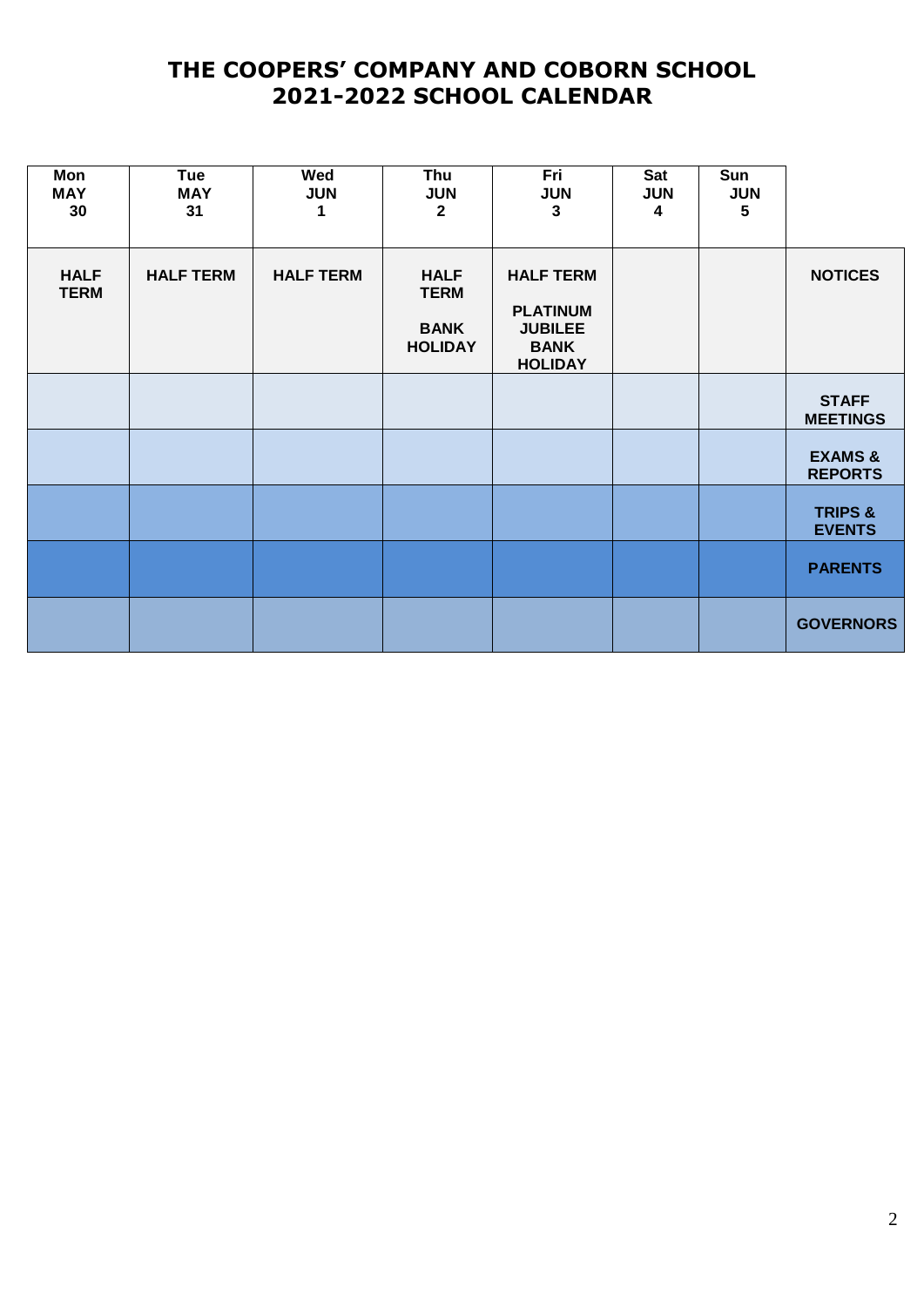|                                      | Sun<br><b>JUN</b><br>12 | Sat<br><b>JUN</b><br>11 | Fri<br><b>JUN</b><br>10          | Thu<br><b>JUN</b><br>$\boldsymbol{9}$                                           | Wed<br><b>JUN</b><br>8 | Tue<br><b>JUN</b><br>$\overline{7}$                                             | Mon<br><b>JUN</b><br>6                                                             |
|--------------------------------------|-------------------------|-------------------------|----------------------------------|---------------------------------------------------------------------------------|------------------------|---------------------------------------------------------------------------------|------------------------------------------------------------------------------------|
| <b>NOTICES</b>                       |                         |                         | <b>WEEK 2</b>                    | <b>WEEK2</b>                                                                    | <b>WEEK2</b>           | <b>WEEK 2</b>                                                                   | <b>WEEK2</b>                                                                       |
| <b>STAFF</b><br><b>MEETINGS</b>      |                         |                         |                                  | <b>Tutor Team</b><br>(am)<br>Department<br>Meetings                             |                        | SLT (P5/After<br>School)                                                        | SLT (am)<br><b>Staff Briefing</b><br>(08:15)<br><b>SLT</b><br>(P5/After<br>School) |
| <b>EXAMS &amp;</b><br><b>REPORTS</b> |                         |                         | Y12 Exams<br><b>Public Exams</b> | Y12 Exams<br><b>Public</b><br>Exams<br><b>Y7 Effort</b><br>Grades<br>Go4Schools | <b>Public</b><br>Exams | <b>Public Exams</b>                                                             | Public<br>Exams                                                                    |
| <b>TRIPS &amp;</b><br><b>EVENTS</b>  |                         |                         |                                  |                                                                                 |                        | Y12 Trip to UEL<br>(UCAS<br>Convention)<br>10:00-13:15<br>Y10 D&T NEA<br>Launch |                                                                                    |
| <b>PARENTS</b>                       |                         |                         |                                  |                                                                                 |                        |                                                                                 |                                                                                    |
| <b>GOVERNORS</b>                     |                         |                         |                                  |                                                                                 |                        |                                                                                 | 16:00<br>Standards &<br>Performance<br>Committee                                   |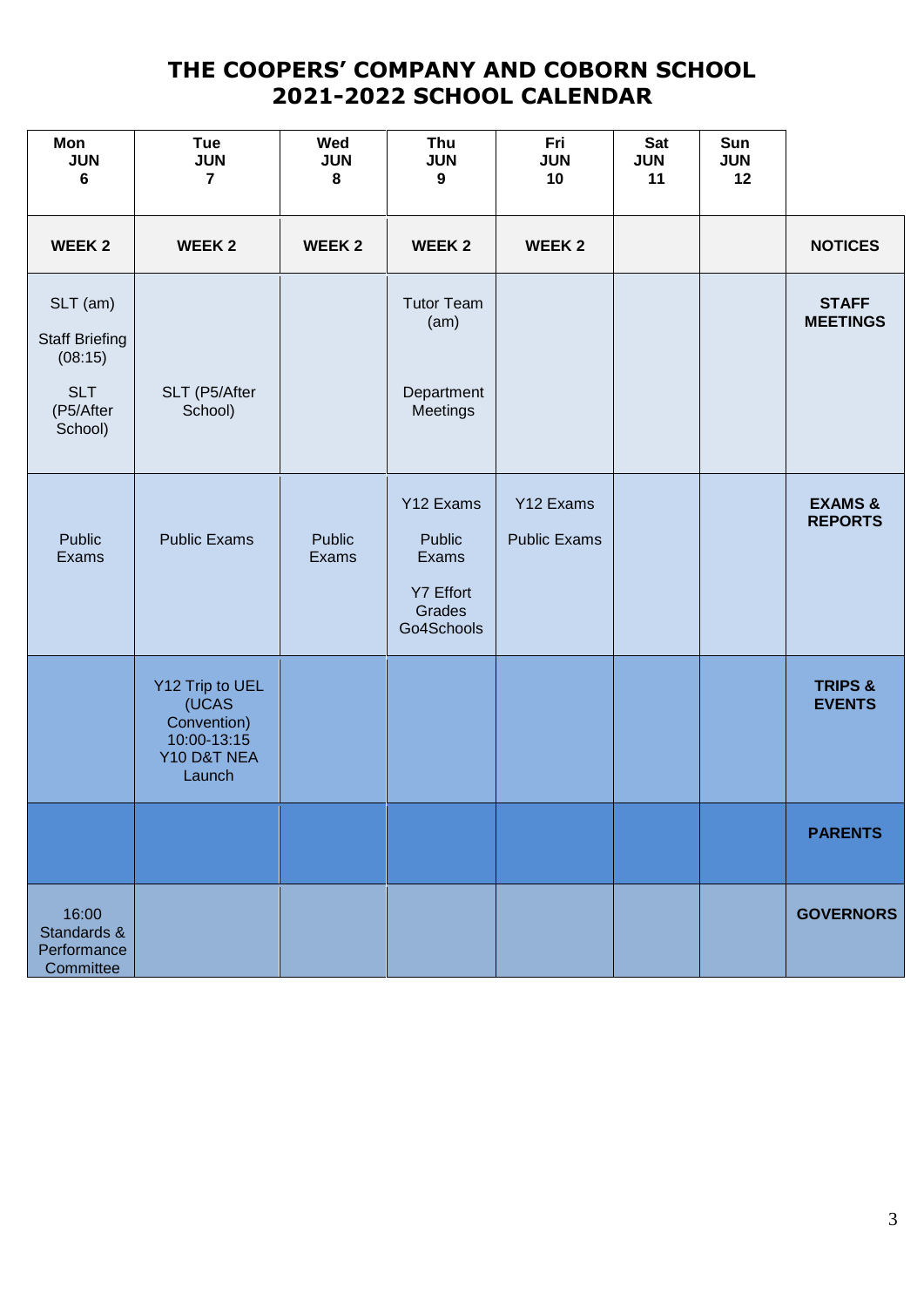| Mon<br><b>JUN</b><br>13                                                        | <b>Tue</b><br><b>JUN</b><br>14                                | Wed<br><b>JUN</b><br>15                                      | Thu<br><b>JUN</b><br>16                                                                                                                                               | Fri<br><b>JUN</b><br>17                                             | Sat<br><b>JUN</b><br>18                                       | Sun<br><b>JUN</b><br>19                                      |                                      |
|--------------------------------------------------------------------------------|---------------------------------------------------------------|--------------------------------------------------------------|-----------------------------------------------------------------------------------------------------------------------------------------------------------------------|---------------------------------------------------------------------|---------------------------------------------------------------|--------------------------------------------------------------|--------------------------------------|
| <b>WEEK1</b>                                                                   | <b>WEEK1</b>                                                  | <b>WEEK1</b>                                                 | <b>WEEK1</b>                                                                                                                                                          | <b>WEEK1</b>                                                        |                                                               |                                                              | <b>NOTICES</b>                       |
| SLT (am)<br><b>Staff</b><br><b>Briefing</b><br>(08:15)<br>Academic<br>Meetings | SLT (P5/After<br>School)<br>Academic<br>Meetings              | Academic<br>Meetings                                         | SLT (P5/After<br>School)<br>Academic<br>Meetings                                                                                                                      | Academic<br>Meetings                                                |                                                               |                                                              | <b>STAFF</b><br><b>MEETINGS</b>      |
| Y12 Exams<br>Public<br>Exams                                                   | Y12 Exams<br><b>Public Exams</b>                              | Y12 Exams<br><b>Public Exams</b>                             | Y12 Exams<br><b>Public Exams</b>                                                                                                                                      | Y12 Exams<br><b>Public Exams</b>                                    |                                                               |                                                              | <b>EXAMS &amp;</b><br><b>REPORTS</b> |
|                                                                                | <b>Y10</b><br>German<br>Exchange<br>In.<br>Rheinbach<br>(tbc) | <b>Y10</b><br>German<br>Exchange<br>In<br>Rheinbach<br>(tbc) | <b>Y10</b><br>German<br>Exchange<br>$\ln$<br>Rheinbach<br>(tbc)<br><b>Y7 Founders'</b><br>Day @ St<br>Dunstan's and<br><b>All Saints</b><br>Church,<br><b>Stepney</b> | <b>Y10</b><br>German<br>Exchange<br><b>In</b><br>Rheinbach<br>(tbc) | <b>Y10</b><br>German<br>Exchange<br>in.<br>Rheinbach<br>(tbc) | <b>Y10</b><br>German<br>Exchange<br>in<br>Rheinbach<br>(tbc) | <b>TRIPS &amp;</b><br><b>EVENTS</b>  |
|                                                                                |                                                               |                                                              |                                                                                                                                                                       |                                                                     |                                                               |                                                              | <b>PARENTS</b>                       |
| 10:00<br><b>Audit &amp; Risk</b><br>Committee                                  |                                                               |                                                              |                                                                                                                                                                       |                                                                     |                                                               |                                                              | <b>GOVERNORS</b>                     |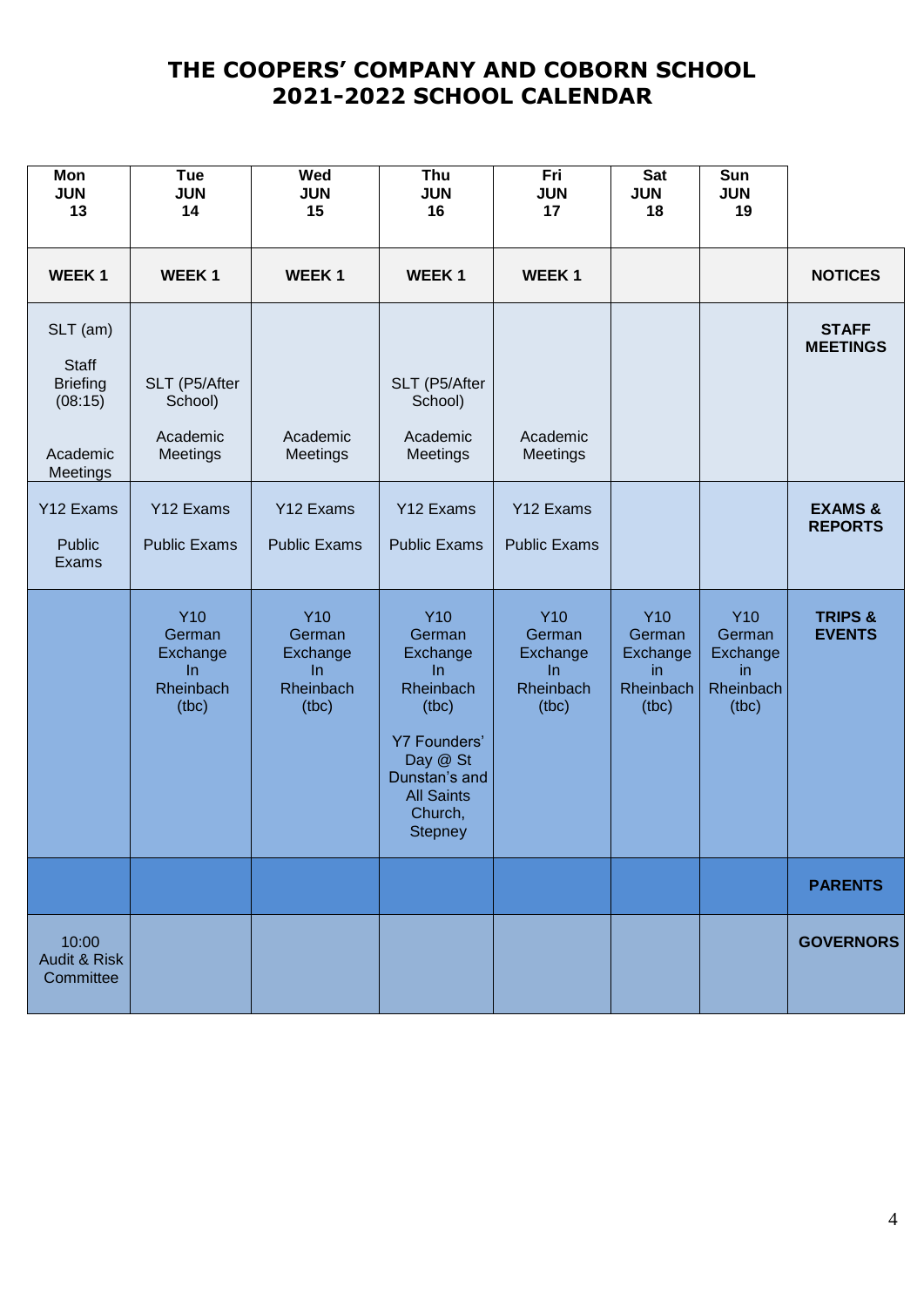| Mon<br><b>JUN</b><br>20                                                            | <b>Tue</b><br><b>JUN</b><br>21                               | Wed<br><b>JUN</b><br>22 | Thu<br><b>JUN</b><br>23                                       | Fri<br><b>JUN</b><br>24 | <b>Sat</b><br><b>JUN</b><br>25 | Sun<br><b>JUN</b><br>26 |                                      |
|------------------------------------------------------------------------------------|--------------------------------------------------------------|-------------------------|---------------------------------------------------------------|-------------------------|--------------------------------|-------------------------|--------------------------------------|
| <b>WEEK2</b>                                                                       | <b>WEEK2</b>                                                 | <b>WEEK 2</b>           | <b>WEEK2</b>                                                  | <b>WEEK 2</b>           |                                |                         | <b>NOTICES</b>                       |
| SLT (am)<br><b>Staff Briefing</b><br>(08:15)<br><b>SLT</b><br>(P5/After<br>School) | SLT (P5/After<br>School)                                     |                         | <b>Tutor Team</b><br>(am)<br>Head of<br>Department<br>Meeting |                         |                                |                         | <b>STAFF</b><br><b>MEETINGS</b>      |
| Y12 Exams<br><b>Public</b><br>Exams                                                | Y12 Exams<br><b>Public Exams</b>                             | <b>Public Exams</b>     | <b>Public</b><br>Exams                                        | <b>Public Exams</b>     |                                |                         | <b>EXAMS &amp;</b><br><b>REPORTS</b> |
| <b>Y10</b><br>German<br>Exchange<br>In<br>Rheinbach<br>(tbc)                       | <b>Y10</b><br>German<br>Exchange<br>In<br>Rheinbach<br>(tbc) | Sports Day              |                                                               |                         |                                |                         | <b>TRIPS &amp;</b><br><b>EVENTS</b>  |
|                                                                                    |                                                              |                         |                                                               |                         |                                |                         | <b>PARENTS</b>                       |
| 16:00<br>Finance &<br><b>Strategy</b><br>Committee                                 |                                                              |                         |                                                               |                         |                                |                         | <b>GOVERNORS</b>                     |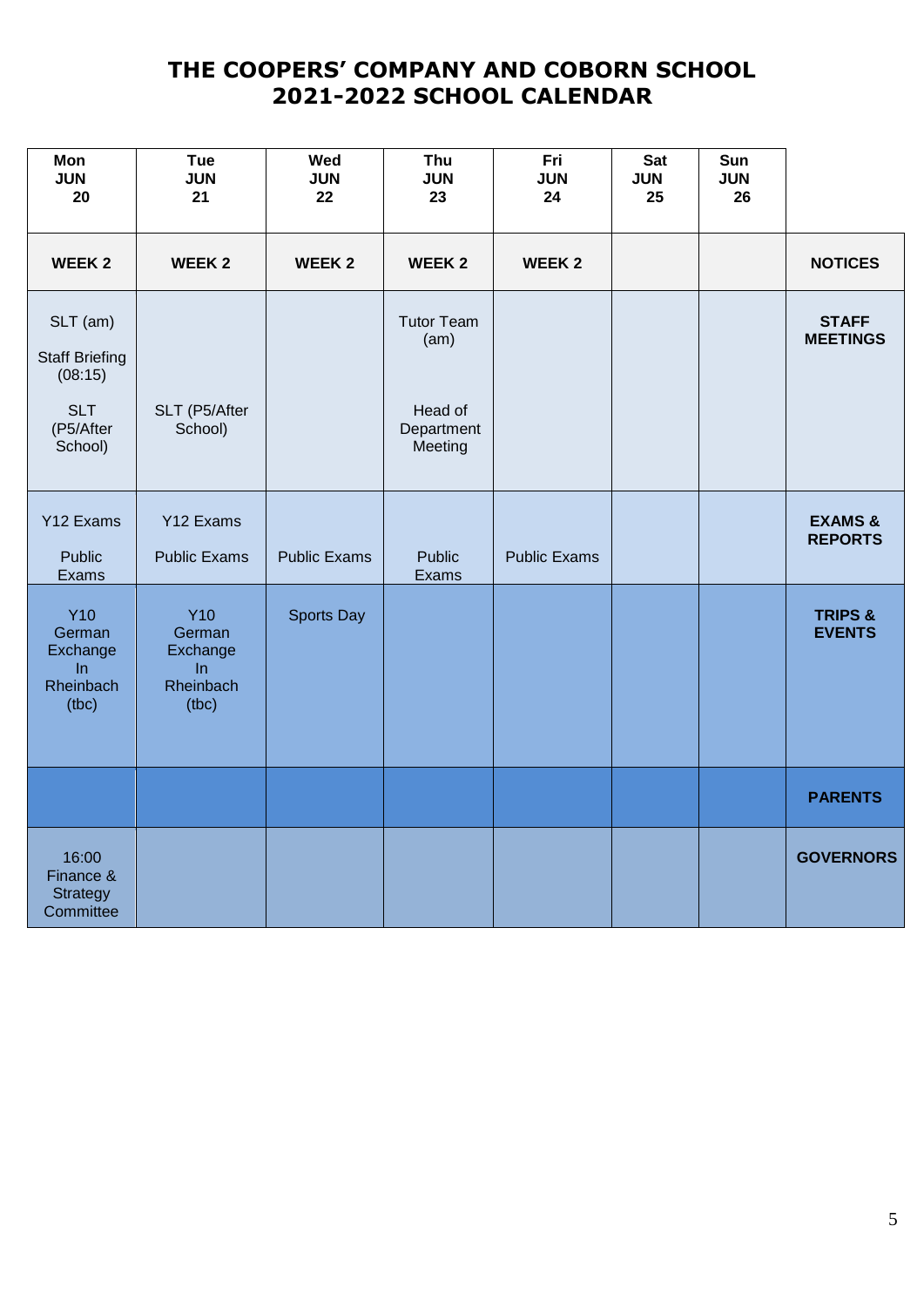|                                      | Sun<br><b>JUL</b><br>3 | <b>Sat</b><br><b>JUL</b><br>$\overline{2}$ | Fri<br><b>JUL</b><br>1     | Thu<br><b>JUN</b><br>30                                                 | Wed<br><b>JUN</b><br>29 | <b>Tue</b><br><b>JUN</b><br>28                             | Mon<br><b>JUN</b><br>27                                              |
|--------------------------------------|------------------------|--------------------------------------------|----------------------------|-------------------------------------------------------------------------|-------------------------|------------------------------------------------------------|----------------------------------------------------------------------|
| <b>NOTICES</b>                       |                        |                                            | <b>WEEK1</b>               | <b>WEEK1</b>                                                            | <b>WEEK1</b>            | <b>WEEK1</b>                                               | <b>WEEK1</b>                                                         |
| <b>STAFF</b><br><b>MEETINGS</b>      |                        |                                            | Academic<br>Meetings       | SLT (P5/After<br>School)<br>Academic<br>Meetings                        | Academic<br>Meetings    | <b>SLT</b><br>(P5/After<br>School)<br>Academic<br>Meetings | SLT (am)<br><b>Staff Briefing</b><br>(08:15)<br>Academic<br>Meetings |
| <b>EXAMS &amp;</b><br><b>REPORTS</b> |                        |                                            |                            |                                                                         |                         |                                                            |                                                                      |
| <b>TRIPS &amp;</b><br><b>EVENTS</b>  |                        |                                            | <b>Y7 Induction</b><br>Day | Y7 Icebreaker<br>Day                                                    | Y11 Prom                |                                                            | <b>New Staff</b><br><b>Induction Day</b>                             |
| <b>PARENTS</b>                       |                        |                                            |                            | New Year 7<br><b>Sept 2022</b><br>Parents'<br>Evening<br>(School Cloud) |                         |                                                            | New Year 7<br>Parents' Open<br>Evening                               |
| <b>GOVERNORS</b>                     |                        |                                            |                            |                                                                         |                         |                                                            |                                                                      |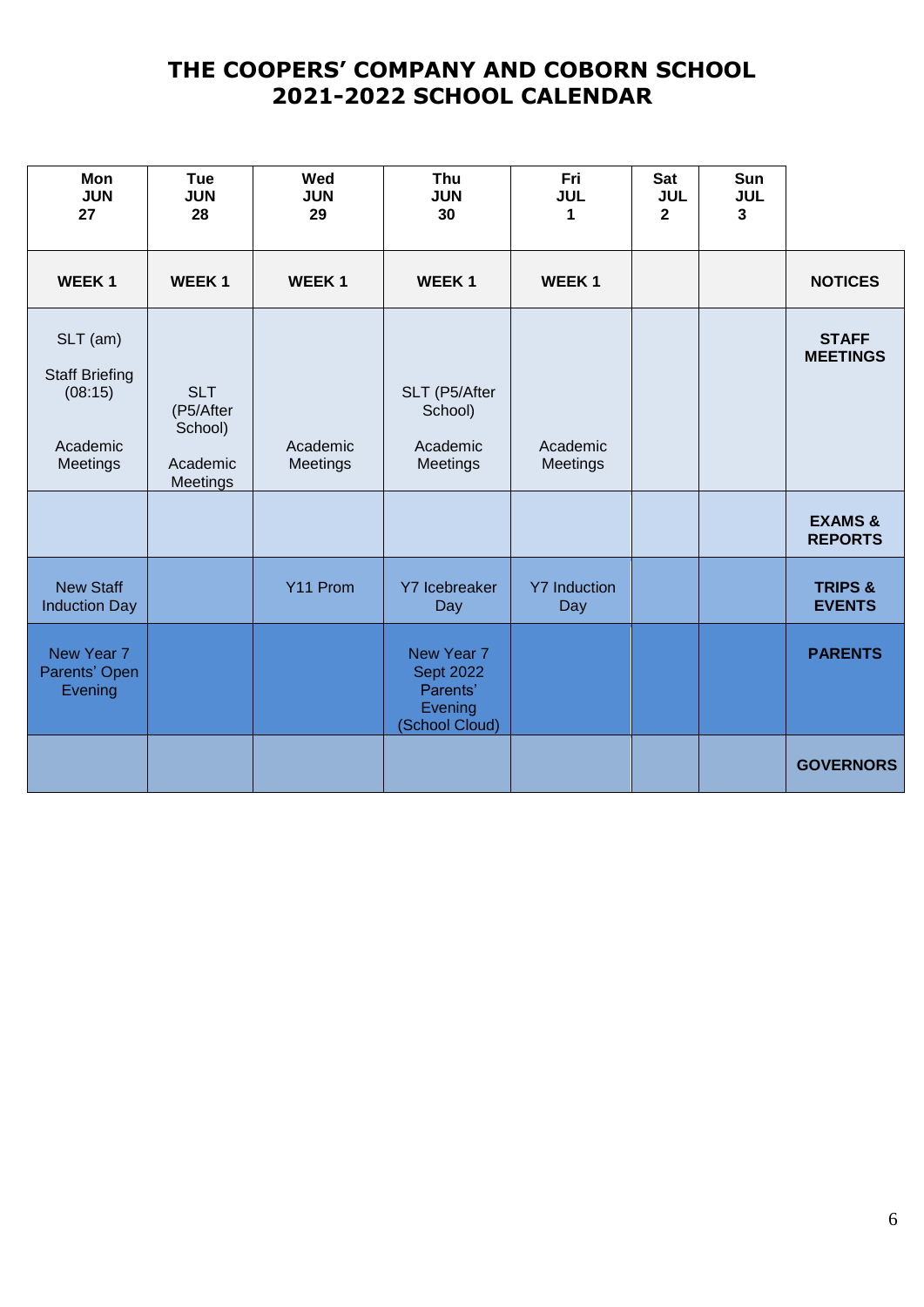|                                      | Sun<br><b>JUL</b><br>10 | Sat<br><b>JUL</b><br>9 | Fri<br><b>JUL</b><br>8                             | Thu<br><b>JUL</b><br>$\overline{7}$                     | Wed<br><b>JUL</b><br>6                                                    | <b>Tue</b><br><b>JUL</b><br>$5\phantom{.0}$                           | Mon<br><b>JUL</b><br>$\overline{\mathbf{4}}$                             |
|--------------------------------------|-------------------------|------------------------|----------------------------------------------------|---------------------------------------------------------|---------------------------------------------------------------------------|-----------------------------------------------------------------------|--------------------------------------------------------------------------|
| <b>NOTICES</b>                       |                         |                        | <b>SCHOOL</b><br><b>CLOSED</b><br>CPD <sub>6</sub> | <b>WEEK2</b>                                            | <b>WEEK2</b>                                                              | <b>WEEK2</b>                                                          | <b>WEEK2</b>                                                             |
| <b>STAFF</b><br><b>MEETINGS</b>      |                         |                        |                                                    | Tutor Team (am)                                         |                                                                           | SLT (P5/After<br>School)                                              | SLT (am)<br><b>Staff Briefing</b><br>(08:15)<br>SLT (P5/After<br>School) |
| <b>EXAMS &amp;</b><br><b>REPORTS</b> |                         |                        |                                                    | <b>Y12</b><br>Results/Predicted<br>Grades<br>Go4Schools |                                                                           |                                                                       |                                                                          |
| <b>TRIPS &amp;</b><br><b>EVENTS</b>  |                         |                        |                                                    | Lower/Upper<br>School<br>Prizegiving                    | Beyond 18<br>Y <sub>12</sub> Off<br>Timetable<br><b>Summer</b><br>Concert | <b>Sixth Form</b><br><b>Induction Day</b><br><b>Summer</b><br>Concert | <b>Sixth Form</b><br>Induction<br>Day                                    |
| <b>PARENTS</b>                       |                         |                        |                                                    | Y12 Meet the<br><b>Tutor Day</b>                        |                                                                           |                                                                       |                                                                          |
| <b>GOVERNORS</b>                     |                         |                        |                                                    |                                                         |                                                                           |                                                                       |                                                                          |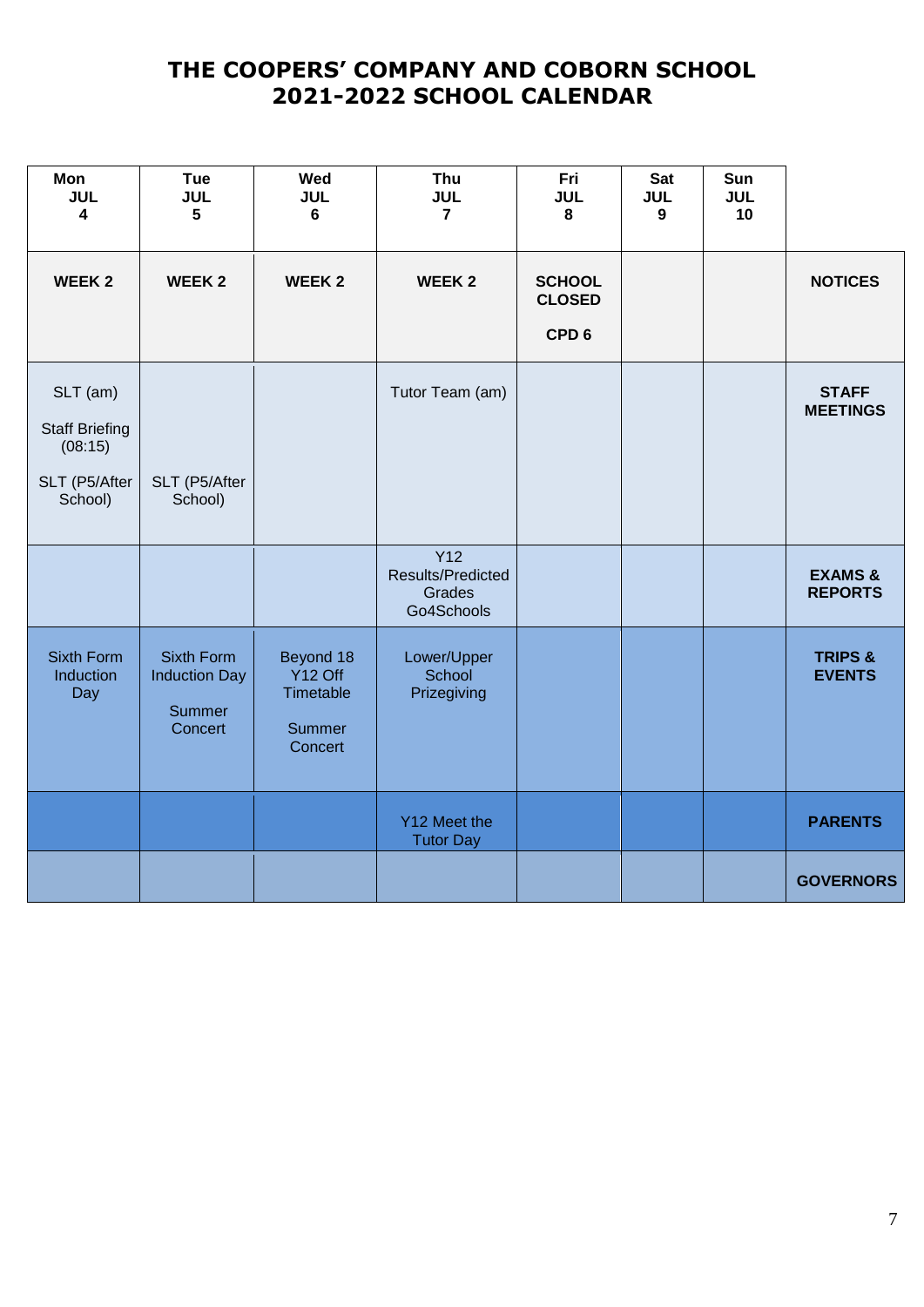|                                      | Sun<br><b>JUL</b><br>17 | <b>Sat</b><br><b>JUL</b><br>16 | Fri<br><b>JUL</b><br>15  | Thu<br><b>JUL</b><br>14                                 | Wed<br><b>JUL</b><br>13            | <b>Tue</b><br><b>JUL</b><br>12                       | Mon<br><b>JUL</b><br>11                                                     |
|--------------------------------------|-------------------------|--------------------------------|--------------------------|---------------------------------------------------------|------------------------------------|------------------------------------------------------|-----------------------------------------------------------------------------|
| <b>NOTICES</b>                       |                         |                                | <b>WEEK1</b>             | <b>WEEK1</b>                                            | <b>WEEK1</b>                       | <b>WEEK1</b>                                         | <b>WEEK1</b>                                                                |
| <b>STAFF</b><br><b>MEETINGS</b>      |                         |                                | Y12 Academic<br>Meetings | SLT (P5/After<br>School)<br>Y12<br>Academic<br>Meetings | Y12 Academic<br>Meetings           | SLT (P5/After<br>School)<br>Y12 Academic<br>Meetings | SLT (am)<br><b>Staff Briefing</b><br>(08:15)<br>Y12<br>Academic<br>Meetings |
| <b>EXAMS &amp;</b><br><b>REPORTS</b> |                         |                                |                          |                                                         |                                    | Year 10 Mock<br><b>Food Practical</b><br>Exams       | Year 10<br>Mock Food<br>Practical<br>Exams                                  |
| <b>TRIPS &amp;</b><br><b>EVENTS</b>  | <b>Music</b><br>Tour    |                                |                          | <b>Y12 Parents'</b><br>Evening                          | Year 13 Prom<br><b>Orsett Hall</b> |                                                      |                                                                             |
| <b>PARENTS</b>                       |                         |                                |                          |                                                         |                                    |                                                      |                                                                             |
| <b>GOVERNO</b><br><b>RS</b>          |                         |                                |                          |                                                         |                                    |                                                      | 17:00<br>School<br>Governing<br><b>Board</b><br>in Theatre                  |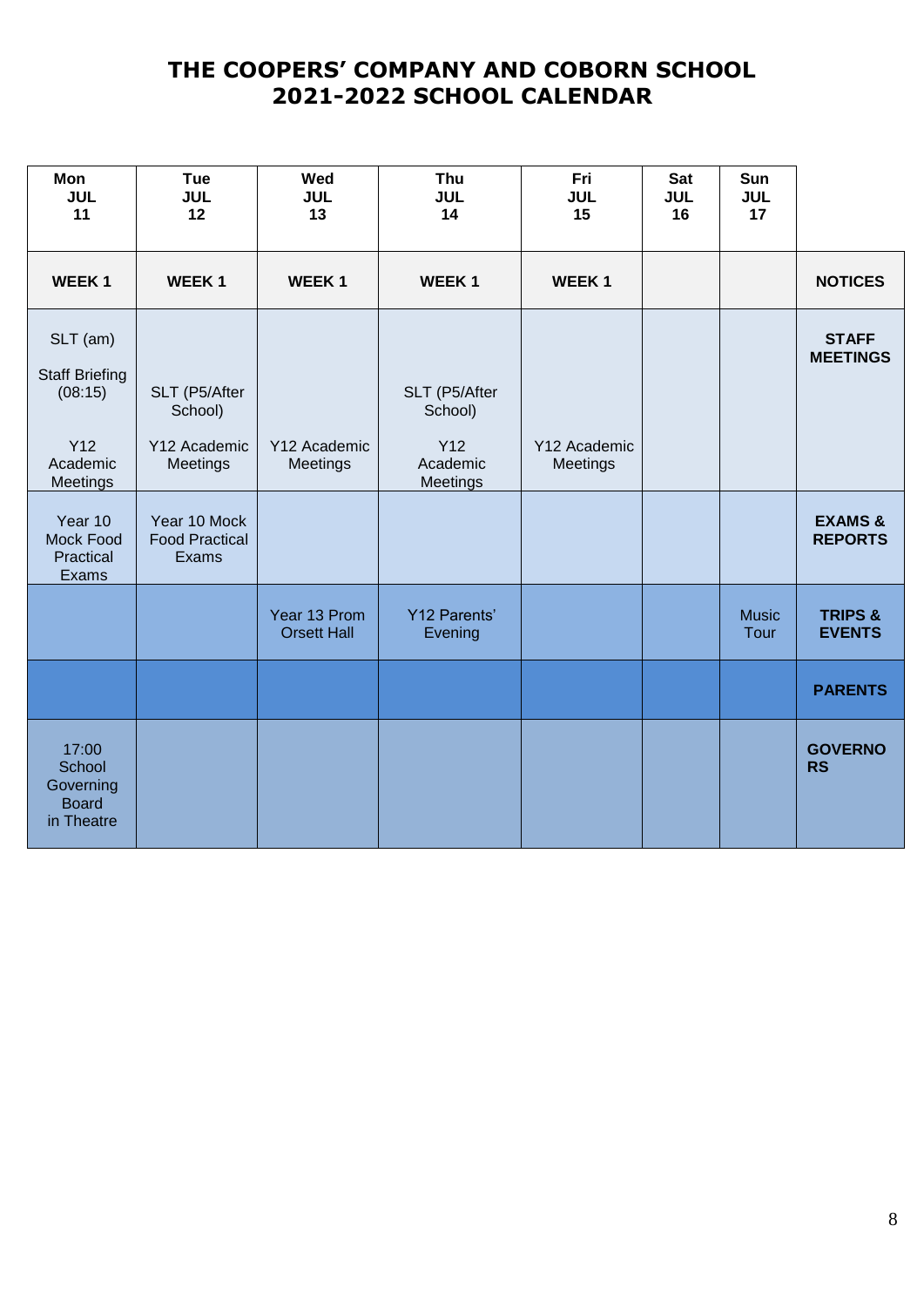| <b>Mon</b><br><b>JUL</b><br>18                                                      | Tue<br><b>JUL</b><br>19                                                   | Wed<br><b>JUL</b><br>20                                                   | Thu<br><b>JUL</b><br>21                                                   | Fri<br><b>JUL</b><br>22                              | <b>Sat</b><br><b>JUL</b><br>23 | Sun<br><b>JUL</b><br>24 |                                      |
|-------------------------------------------------------------------------------------|---------------------------------------------------------------------------|---------------------------------------------------------------------------|---------------------------------------------------------------------------|------------------------------------------------------|--------------------------------|-------------------------|--------------------------------------|
| <b>ACTIVITIES</b><br><b>WEEK</b>                                                    | <b>ACTIVITIES</b><br><b>WEEK</b>                                          | <b>ACTIVITIES</b><br><b>WEEK</b>                                          | <b>ACTIVITIES</b><br><b>WEEK</b>                                          | <b>ACTIVITIES</b><br><b>WEEK</b>                     |                                |                         | <b>NOTICES</b>                       |
|                                                                                     |                                                                           |                                                                           |                                                                           | <b>LAST DAY</b><br><b>OF SUMMER</b><br><b>TERM</b>   |                                |                         |                                      |
|                                                                                     |                                                                           |                                                                           |                                                                           | <b>SCHOOL</b><br><b>CLOSES</b><br>EARLY @<br>12.15PM |                                |                         |                                      |
|                                                                                     |                                                                           |                                                                           |                                                                           |                                                      |                                |                         | <b>STAFF</b><br><b>MEETINGS</b>      |
|                                                                                     |                                                                           |                                                                           |                                                                           |                                                      |                                |                         | <b>EXAMS &amp;</b><br><b>REPORTS</b> |
| <b>Y8</b><br>Language<br><b>Trips</b><br>Y12 Work<br>Shadowing<br><b>Music Tour</b> | Y8 Language<br><b>Trips</b><br>Y12 Work<br>Shadowing<br><b>Music Tour</b> | Y8 Language<br><b>Trips</b><br>Y12 Work<br>Shadowing<br><b>Music Tour</b> | Y8 Language<br><b>Trips</b><br>Y12 Work<br>Shadowing<br><b>Music Tour</b> | Y8 Language<br><b>Trips</b><br>Y12 Work<br>Shadowing |                                |                         | <b>TRIPS &amp;</b><br><b>EVENTS</b>  |
|                                                                                     |                                                                           |                                                                           |                                                                           |                                                      |                                |                         | <b>PARENTS</b>                       |
|                                                                                     |                                                                           |                                                                           |                                                                           |                                                      |                                |                         | <b>GOVERNORS</b>                     |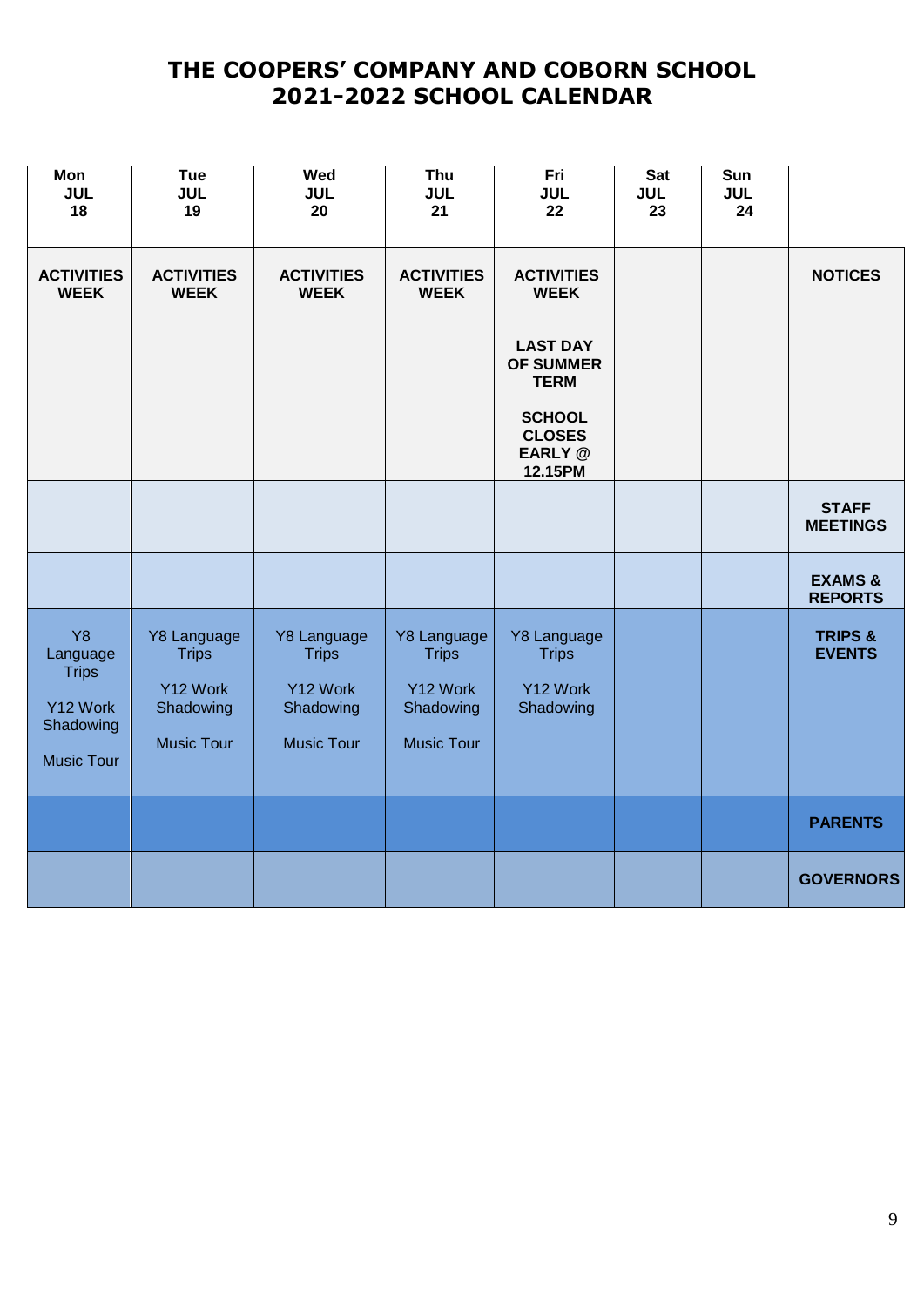|                                      | Sun<br><b>JUL</b><br>31 | Sat<br><b>JUL</b><br>30 | Fri<br><b>JUL</b><br>29          | Thu<br><b>JUL</b><br>28          | Wed<br><b>JUL</b><br>27          | Tue<br><b>JUL</b><br>26          | Mon<br><b>JUL</b><br>25          |
|--------------------------------------|-------------------------|-------------------------|----------------------------------|----------------------------------|----------------------------------|----------------------------------|----------------------------------|
| <b>NOTICES</b>                       |                         |                         | <b>SUMMER</b><br><b>HOLIDAYS</b> | <b>SUMMER</b><br><b>HOLIDAYS</b> | <b>SUMMER</b><br><b>HOLIDAYS</b> | <b>SUMMER</b><br><b>HOLIDAYS</b> | <b>SUMMER</b><br><b>HOLIDAYS</b> |
| <b>STAFF</b><br><b>MEETINGS</b>      |                         |                         |                                  |                                  |                                  |                                  |                                  |
| <b>EXAMS &amp;</b><br><b>REPORTS</b> |                         |                         |                                  |                                  |                                  |                                  |                                  |
| <b>TRIPS &amp;</b><br><b>EVENTS</b>  |                         |                         |                                  |                                  |                                  |                                  |                                  |
| <b>PARENTS</b>                       |                         |                         |                                  |                                  |                                  |                                  |                                  |
| <b>GOVERNORS</b>                     |                         |                         |                                  |                                  |                                  |                                  |                                  |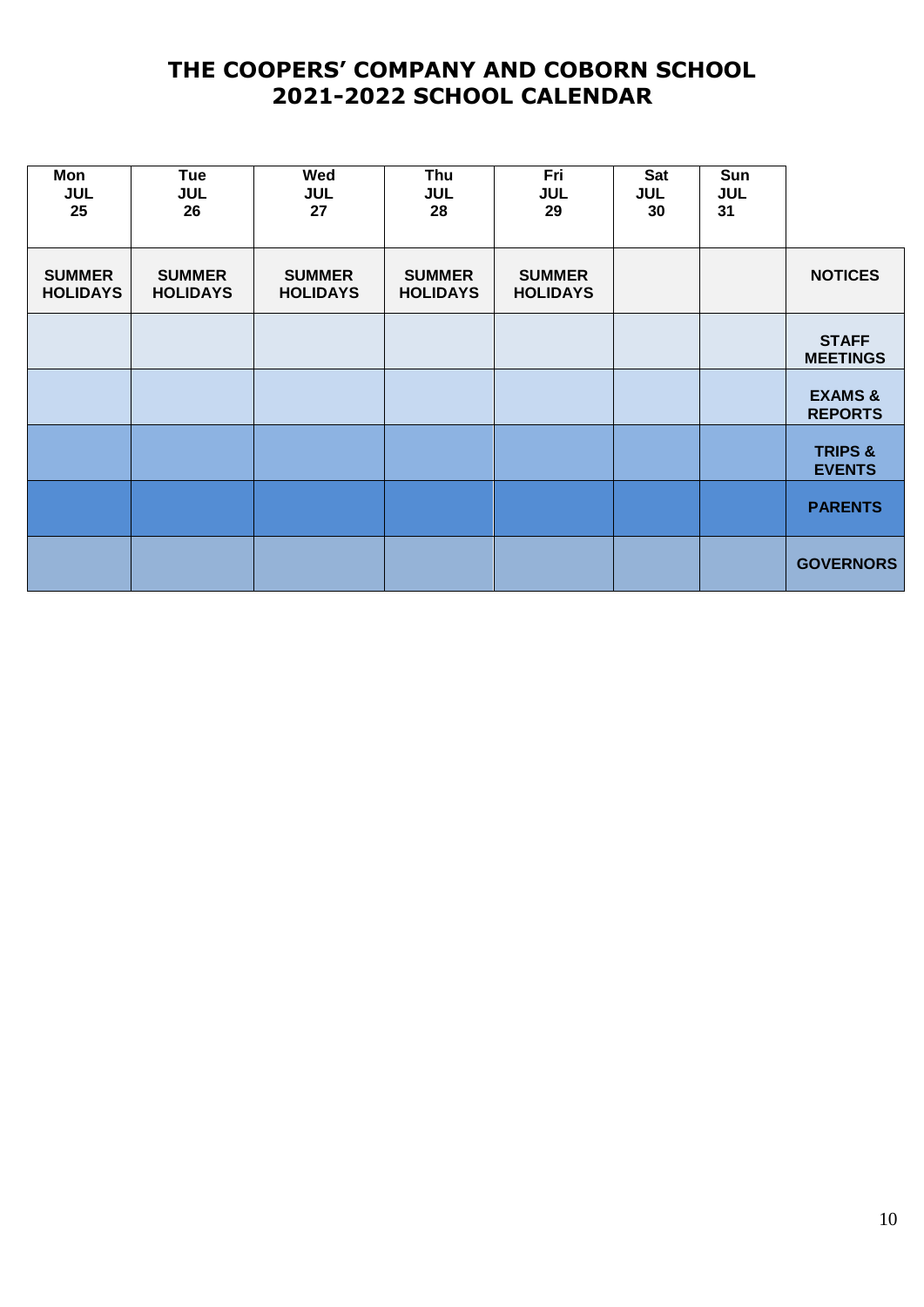|                                      | Sun<br><b>AUG</b> | Sat<br><b>AUG</b><br>6 | Fri<br><b>AUG</b><br>5           | Thu<br><b>AUG</b><br>4           | Wed<br><b>AUG</b><br>$\mathbf{3}$ | Tue<br><b>AUG</b><br>$\mathbf{2}$ | Mon<br><b>AUG</b>                |
|--------------------------------------|-------------------|------------------------|----------------------------------|----------------------------------|-----------------------------------|-----------------------------------|----------------------------------|
| <b>NOTICES</b>                       |                   |                        | <b>SUMMER</b><br><b>HOLIDAYS</b> | <b>SUMMER</b><br><b>HOLIDAYS</b> | <b>SUMMER</b><br><b>HOLIDAYS</b>  | <b>SUMMER</b><br><b>HOLIDAYS</b>  | <b>SUMMER</b><br><b>HOLIDAYS</b> |
| <b>STAFF</b><br><b>MEETINGS</b>      |                   |                        |                                  |                                  |                                   |                                   |                                  |
| <b>EXAMS &amp;</b><br><b>REPORTS</b> |                   |                        |                                  |                                  |                                   |                                   |                                  |
| <b>TRIPS &amp;</b><br><b>EVENTS</b>  |                   |                        |                                  |                                  |                                   |                                   |                                  |
| <b>PARENTS</b>                       |                   |                        |                                  |                                  |                                   |                                   |                                  |
| <b>GOVERNORS</b>                     |                   |                        |                                  |                                  |                                   |                                   |                                  |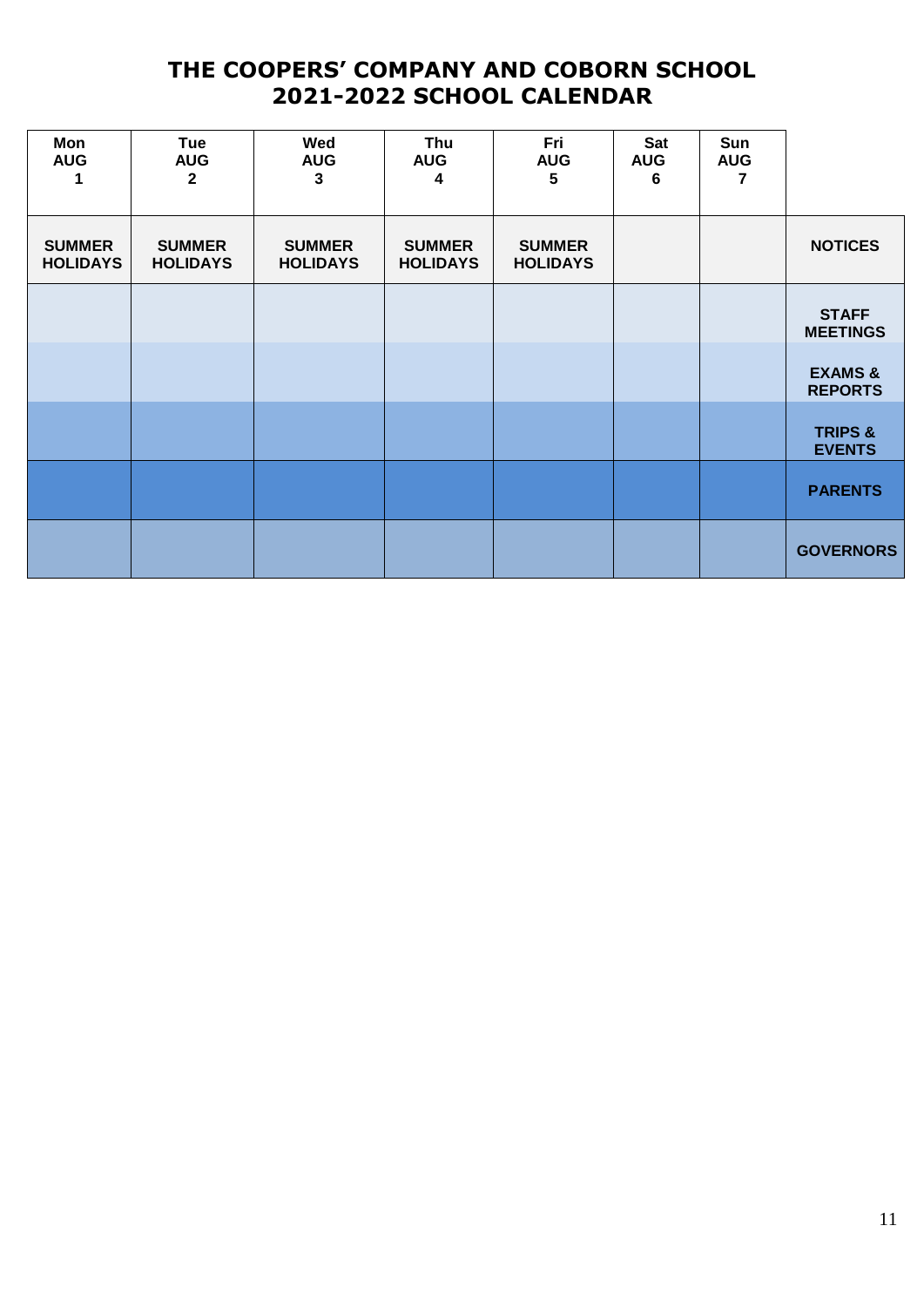| Mon<br><b>AUG</b><br>8           | Tue<br><b>AUG</b><br>9           | Wed<br><b>AUG</b><br>10          | Thu<br><b>AUG</b><br>11          | Fri<br><b>AUG</b><br>12          | Sat<br><b>AUG</b><br>13 | Sun<br><b>AUG</b><br>14 |                                      |
|----------------------------------|----------------------------------|----------------------------------|----------------------------------|----------------------------------|-------------------------|-------------------------|--------------------------------------|
| <b>SUMMER</b><br><b>HOLIDAYS</b> | <b>SUMMER</b><br><b>HOLIDAYS</b> | <b>SUMMER</b><br><b>HOLIDAYS</b> | <b>SUMMER</b><br><b>HOLIDAYS</b> | <b>SUMMER</b><br><b>HOLIDAYS</b> |                         |                         | <b>NOTICES</b>                       |
|                                  |                                  |                                  |                                  |                                  |                         |                         | <b>STAFF</b><br><b>MEETINGS</b>      |
|                                  |                                  |                                  |                                  |                                  |                         |                         | <b>EXAMS &amp;</b><br><b>REPORTS</b> |
|                                  |                                  |                                  |                                  |                                  |                         |                         | <b>TRIPS &amp;</b><br><b>EVENTS</b>  |
|                                  |                                  |                                  |                                  |                                  |                         |                         | <b>PARENTS</b>                       |
|                                  |                                  |                                  |                                  |                                  |                         |                         | <b>GOVERNORS</b>                     |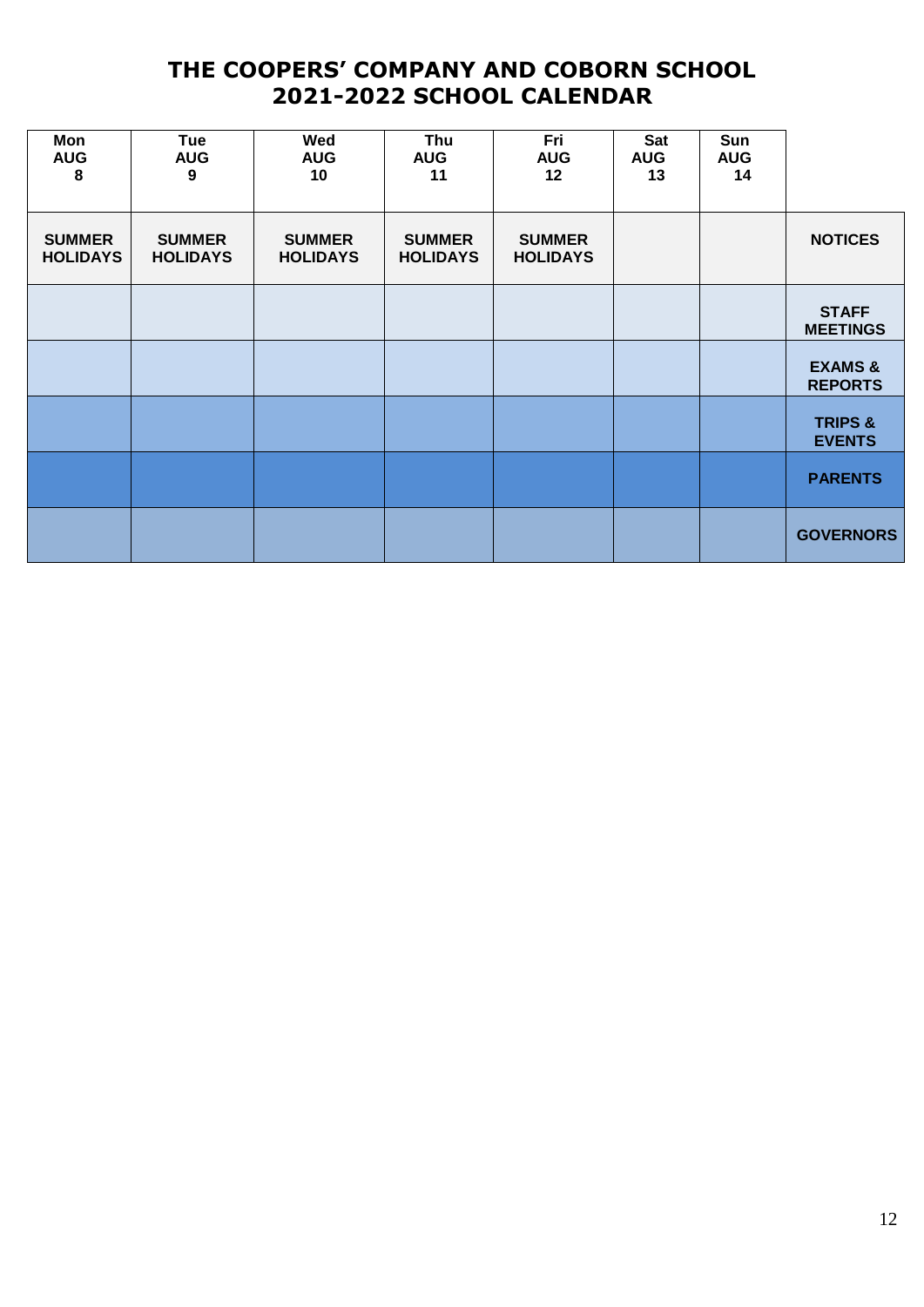| Mon<br><b>AUG</b><br>15          | Tue<br><b>AUG</b><br>16          | Wed<br><b>AUG</b><br>17          | Thu<br><b>AUG</b><br>18          | Fri<br><b>AUG</b><br>19          | Sat<br><b>AUG</b><br>20 | Sun<br><b>AUG</b><br>21 |                                      |
|----------------------------------|----------------------------------|----------------------------------|----------------------------------|----------------------------------|-------------------------|-------------------------|--------------------------------------|
| <b>SUMMER</b><br><b>HOLIDAYS</b> | <b>SUMMER</b><br><b>HOLIDAYS</b> | <b>SUMMER</b><br><b>HOLIDAYS</b> | <b>SUMMER</b><br><b>HOLIDAYS</b> | <b>SUMMER</b><br><b>HOLIDAYS</b> |                         |                         | <b>NOTICES</b>                       |
|                                  |                                  |                                  |                                  |                                  |                         |                         | <b>STAFF</b><br><b>MEETINGS</b>      |
|                                  |                                  |                                  |                                  |                                  |                         |                         | <b>EXAMS &amp;</b><br><b>REPORTS</b> |
|                                  |                                  |                                  |                                  |                                  |                         |                         | <b>TRIPS &amp;</b><br><b>EVENTS</b>  |
|                                  |                                  |                                  |                                  |                                  |                         |                         | <b>PARENTS</b>                       |
|                                  |                                  |                                  |                                  |                                  |                         |                         | <b>GOVERNORS</b>                     |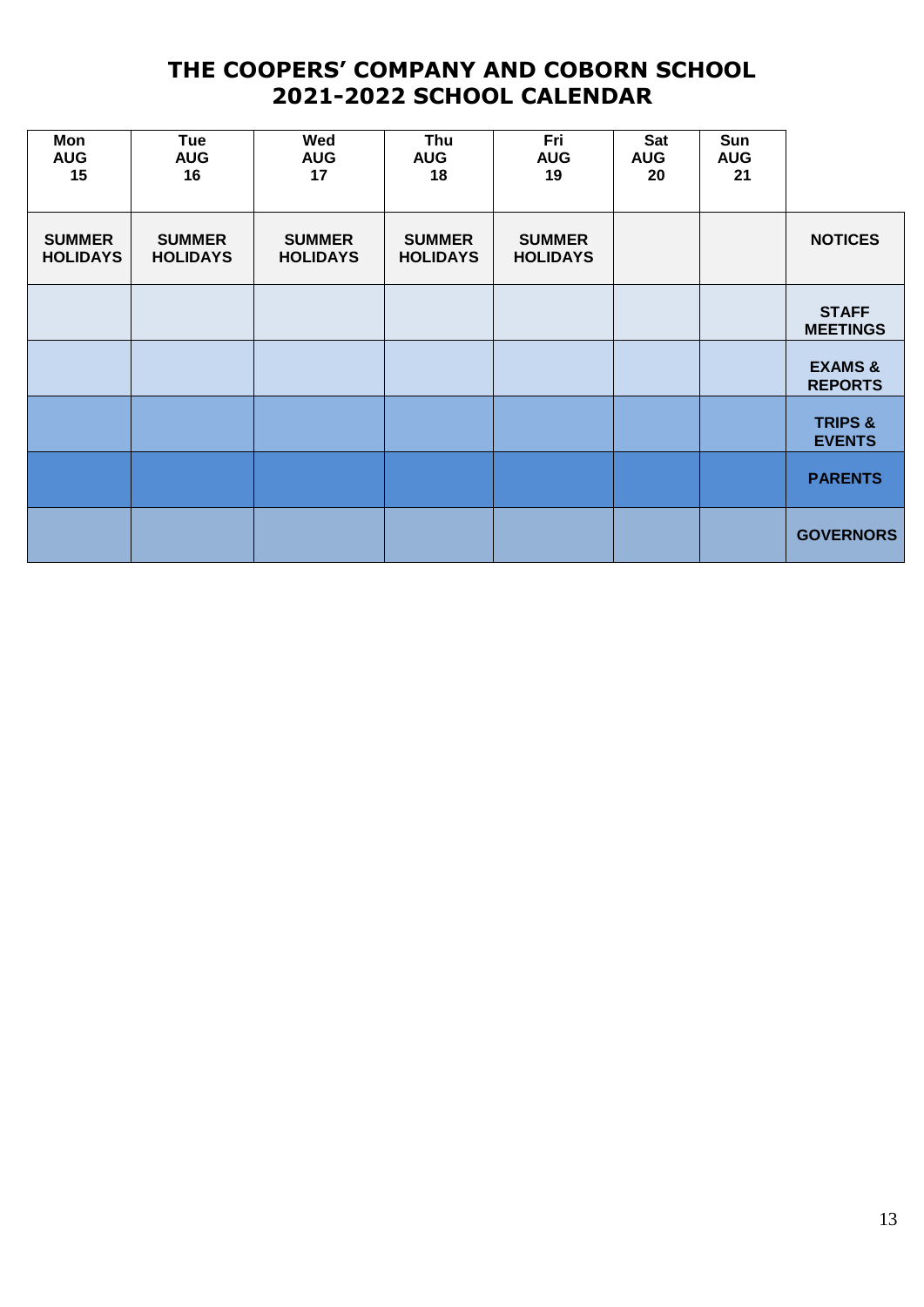| Mon<br><b>AUG</b><br>22          | <b>Tue</b><br><b>AUG</b><br>23   | Wed<br><b>AUG</b><br>24          | Thu<br><b>AUG</b><br>25          | Fri<br><b>AUG</b><br>26          | <b>Sat</b><br><b>AUG</b><br>27 | Sun<br><b>AUG</b><br>28 |                                      |
|----------------------------------|----------------------------------|----------------------------------|----------------------------------|----------------------------------|--------------------------------|-------------------------|--------------------------------------|
| <b>SUMMER</b><br><b>HOLIDAYS</b> | <b>SUMMER</b><br><b>HOLIDAYS</b> | <b>SUMMER</b><br><b>HOLIDAYS</b> | <b>SUMMER</b><br><b>HOLIDAYS</b> | <b>SUMMER</b><br><b>HOLIDAYS</b> |                                |                         | <b>NOTICES</b>                       |
|                                  |                                  |                                  |                                  |                                  |                                |                         | <b>STAFF</b><br><b>MEETINGS</b>      |
|                                  |                                  |                                  |                                  |                                  |                                |                         | <b>EXAMS &amp;</b><br><b>REPORTS</b> |
|                                  |                                  |                                  |                                  |                                  |                                |                         | <b>TRIPS &amp;</b><br><b>EVENTS</b>  |
|                                  |                                  |                                  |                                  |                                  |                                |                         | <b>PARENTS</b>                       |
|                                  |                                  |                                  |                                  |                                  |                                |                         | <b>GOVERNORS</b>                     |